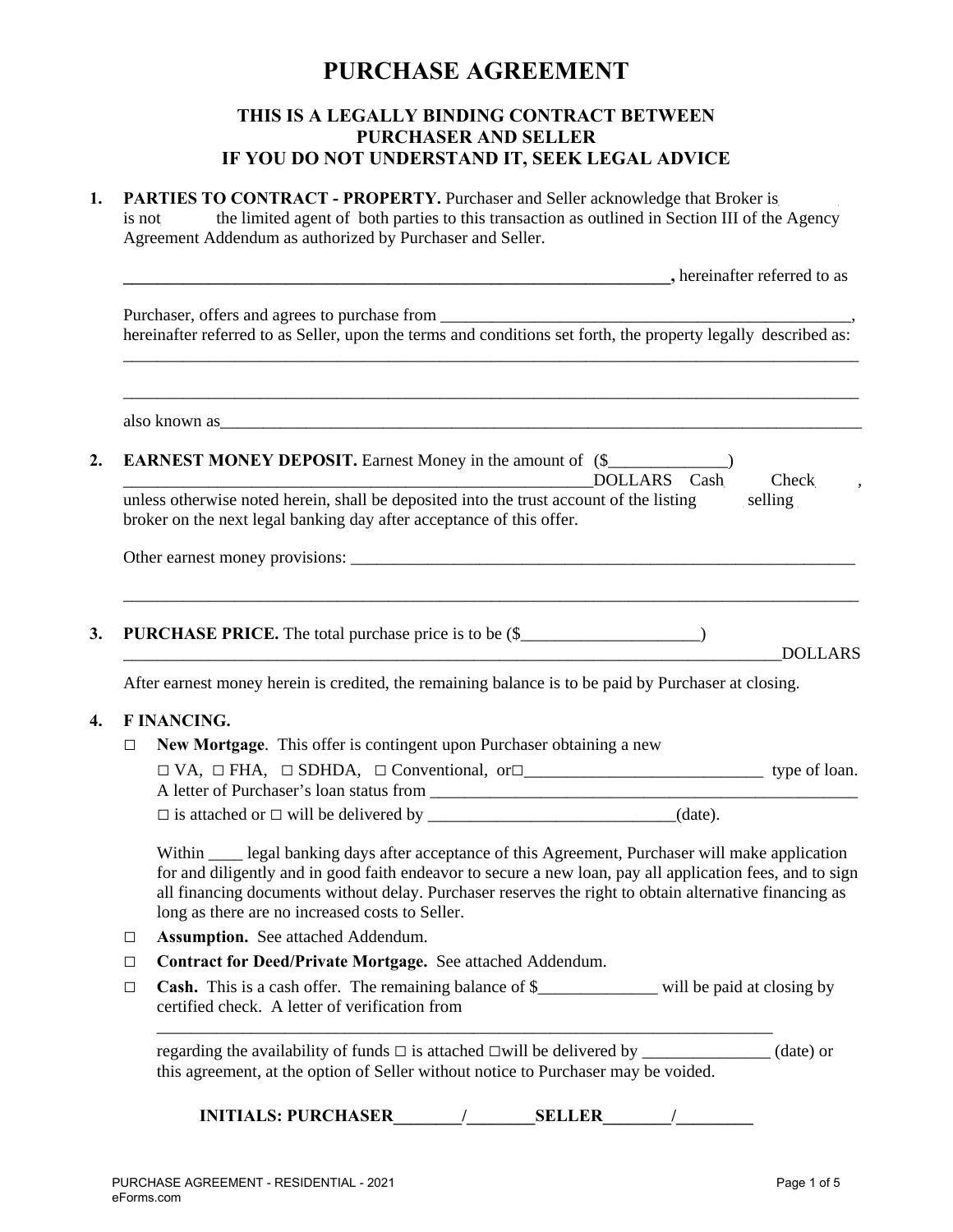**5. APPRAISAL.** This offer is is not all subject to the property appraising for at least the purchase price. If the appraisal reveals repairs, which must be made, Purchaser and Seller will negotiate which party will complete those repairs for any re-inspection fees. If the appraisal is less than the agreed purchase price, Purchaser and Seller may renegotiate the purchase price.

Appraisal **□** will / **□** will not be ordered prior to removal of home inspection contingency.

### **6. SALE OF PURCHASER'S PROPERTY**

- **A**. **□ This offer is not contingent** upon the sale or close of property owned by Purchaser.
- **B.** □ **This offer is contingent** upon the sale and close of Purchaser's property located at

 $(\text{address}, \text{including city} \& \text{state})$ 

**□** within \_\_\_\_\_\_\_\_ days or **□** within the time specified for closing the Seller's property. Seller shall have the right to continue to offer the property for sale and accept any offers subject to the rights of Purchaser. If Seller accepts another offer, Seller will give Purchaser written notice of that fact. Within \_\_\_\_\_\_\_\_ days of receipt of the notice, Purchaser will provide a written waiver of the contingency on the sale and close of Purchaser's property or this agreement will terminate without further notice and deposits will be returned according to paragraph 15 of this agreement. Upon waiver of this contingency, Purchaser warrants and will provide proof that the funds needed for closing will be available and Purchaser's ability to obtain financing is not contingent upon the sale and/or close of any property.

\_\_\_\_\_\_\_\_\_\_\_\_\_\_\_\_\_\_\_\_\_\_\_\_\_\_\_\_\_\_\_\_\_\_\_\_\_\_\_\_\_\_\_\_\_\_\_\_\_\_\_\_\_\_\_\_\_\_\_\_\_\_\_\_\_\_\_\_\_\_\_\_\_\_\_\_\_\_\_

**7. SELLER'S PROPERTY DISCLOSURE.** Purchaser acknowledges receipt of Seller's property condition disclosure statement dated as required by SDCL 43-4-38 through 43-4-57 prior to signing this agreement. (initials)  $\frac{1}{2}$ Purchaser acknowledges that no disclosure statement is required by reason of the following:

\_\_\_\_\_\_\_\_\_\_\_\_\_\_\_\_\_\_\_\_\_\_\_\_\_\_\_\_\_\_\_\_\_\_\_\_\_\_\_\_\_\_\_\_\_\_\_\_\_\_\_\_\_\_\_\_\_\_\_\_\_\_\_\_\_\_\_\_\_\_\_\_\_\_\_\_\_\_\_\_\_\_\_\_\_\_

- **8. LEAD-BASED PAINT DISCLOSURE.** Purchaser acknowledges receipt of the pamphlet "Protect Your Family From Lead In Your Home" and the Seller's lead-based paint and lead-based paint hazards form according to the Residential Lead-Base Hazard Reduction Act of 1992. This applies only to properties built prior to 1978. (initials)\_\_\_\_\_\_\_\_\_/\_\_\_\_\_\_\_\_\_\_\_
- **9. INSPECTION OF PHYSICAL CONDITION OF PROPERTY.** Purchaser acknowledges that it has been recommended that Purchaser engage, at Purchaser's expense, the services of a professional inspector acting within the scope of the inspector's professional license to inspect the property  $(i \text{nitials})$  /

Purchaser and Seller understand the purpose of a property inspection is to inform and educate Purchaser of conditions and future maintenance of property and is not designed to be a point of renegotiation of the purchase price.

This offer **□** is / **□** is not contingent upon Purchaser, at Purchaser's expense, obtaining a property inspection(s) and report(s) which may include, but not be limited to the physical, structural, mechanical, pest, geological and environmental contamination conditions relating to the property. These inspection options will be completed and written notice of the results given to Seller or Seller's agent within \_\_\_\_ business days of acceptance of this agreement. If the inspection(s) has not been completed within the specified time, Purchaser's option to have the inspection(s) shall expire and all other terms of this Purchase Agreement will continue unaffected.

**INITIALS: PURCHASER\_\_\_\_\_\_\_\_/\_\_\_\_\_\_\_\_SELLER\_\_\_\_\_\_\_\_/\_\_\_\_\_\_\_\_\_**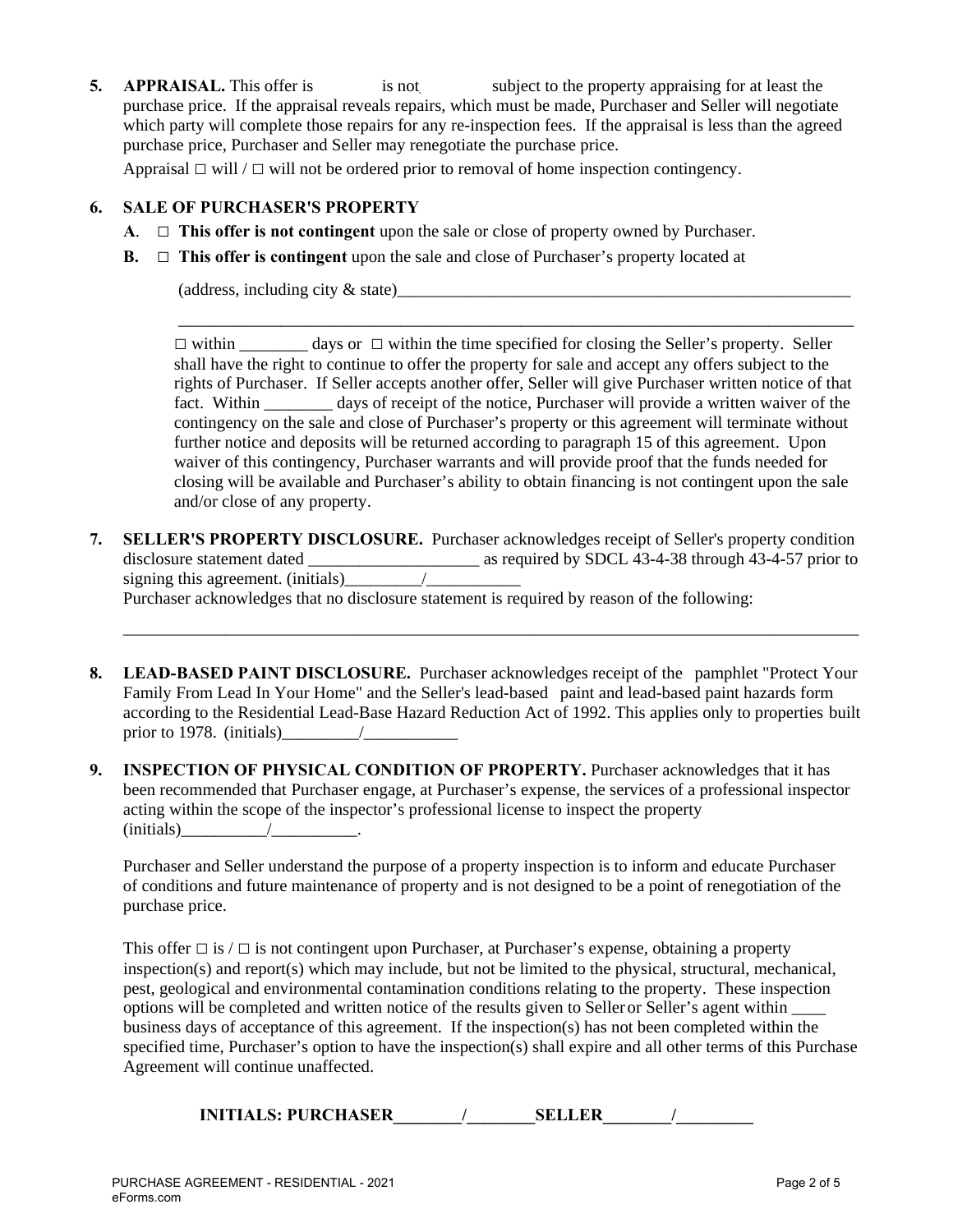### *9. INSPECTION OF PHYSICAL CONDITION OF PROPERTY (continued from page 2)*

If any inspection(s) reveals conditions unsatisfactory to Purchaser or unknown to Seller, the parties to this Agreement will have the following options: Purchaser will accept the existing condition; Seller will correct the existing condition and provide certification from an inspector that the condition has been remedied; or Purchaser and Seller will negotiate a settlement. If no written agreement can be reached on the results of the Inspection Report(s) within business days of the date and time Seller is notified of the results of the inspection(s), this Agreement may be deemed null and void in its entirety at the option of Buyer within \_\_\_\_\_ hours after the negotiation deadline.

- □ Purchaser hereby waives the option to have an independent home inspector assess the condition of the property. \_\_\_\_\_\_\_\_\_\_\_\_\_(Purchaser's initials)
- **10. HOME PROTECTION PLAN:** Seller has / has not provided a home protection plan. By initialing, Purchaser elects \_\_\_\_\_\_\_\_\_ to purchase \_\_\_\_\_\_\_\_\_\_ to not purchase a home protection plan. Purchaser and Seller acknowledge that Broker selling the home protection plan will receive compensation from the home protection plan provider.
- **11. SURVEY.** Purchaser acknowledges that it has been recommended to obtain a survey by initialing one of the following:
	- \_\_\_\_\_\_ new location survey depicting all improvements on the property.
	- \_\_\_\_\_\_ existing location survey depicting all improvements on the property.
	- new boundary survey marking all property corners before closing.
	- other

Cost of survey, if any, will be paid as follows: Seller Purchaser

Purchaser waives survey (Initial, if applicable) \_\_\_\_\_\_\_\_\_\_\_\_\_\_\_\_\_\_\_\_\_\_\_\_\_\_\_\_\_\_\_

**12. TAXES/PRORATIONS.** Purchaser is aware that property taxes may or may not be based upon "Owner Occupied Status". Any and all Special Assessments are to be paid by Seller unless otherwise specified in this agreement.

Taxes, rents, road maintenance, water, sewer, and homeowner's association fees, if any are:

□ To be prorated to <u></u>

**□** Not to be prorated

| Tax proration will be based upon the: $\Box$ previous year's taxes / $\Box$ agreed upon amount of |  |
|---------------------------------------------------------------------------------------------------|--|
| $\Box$ most current county information / $\Box$ new construction estimate $\Box$ other            |  |

\_\_\_\_\_\_\_\_\_\_\_\_\_\_\_\_\_\_\_\_\_\_\_\_\_\_\_\_\_\_\_\_\_\_\_\_\_\_\_\_\_\_\_\_\_\_\_\_\_\_\_\_\_\_\_\_\_\_\_\_\_\_\_\_\_\_\_\_\_\_\_\_\_\_\_\_\_\_\_\_\_\_\_\_\_\_

**13. TITLE.** Merchantable title shall be conveyed by Warranty Deed or other sufficient conveyance instrument, acceptable to Purchaser, subject to conditions, zoning, restrictions, and easements of record, if any, which do not interfere with or restrict the existing use of the property. An owner's policy of Title Insurance in the amount of the purchase price will be furnished with cost to be distributed: Purchaser Seller

| <b>INITIALS: PURCHASER</b> | <b>SELLER</b> |
|----------------------------|---------------|
|                            |               |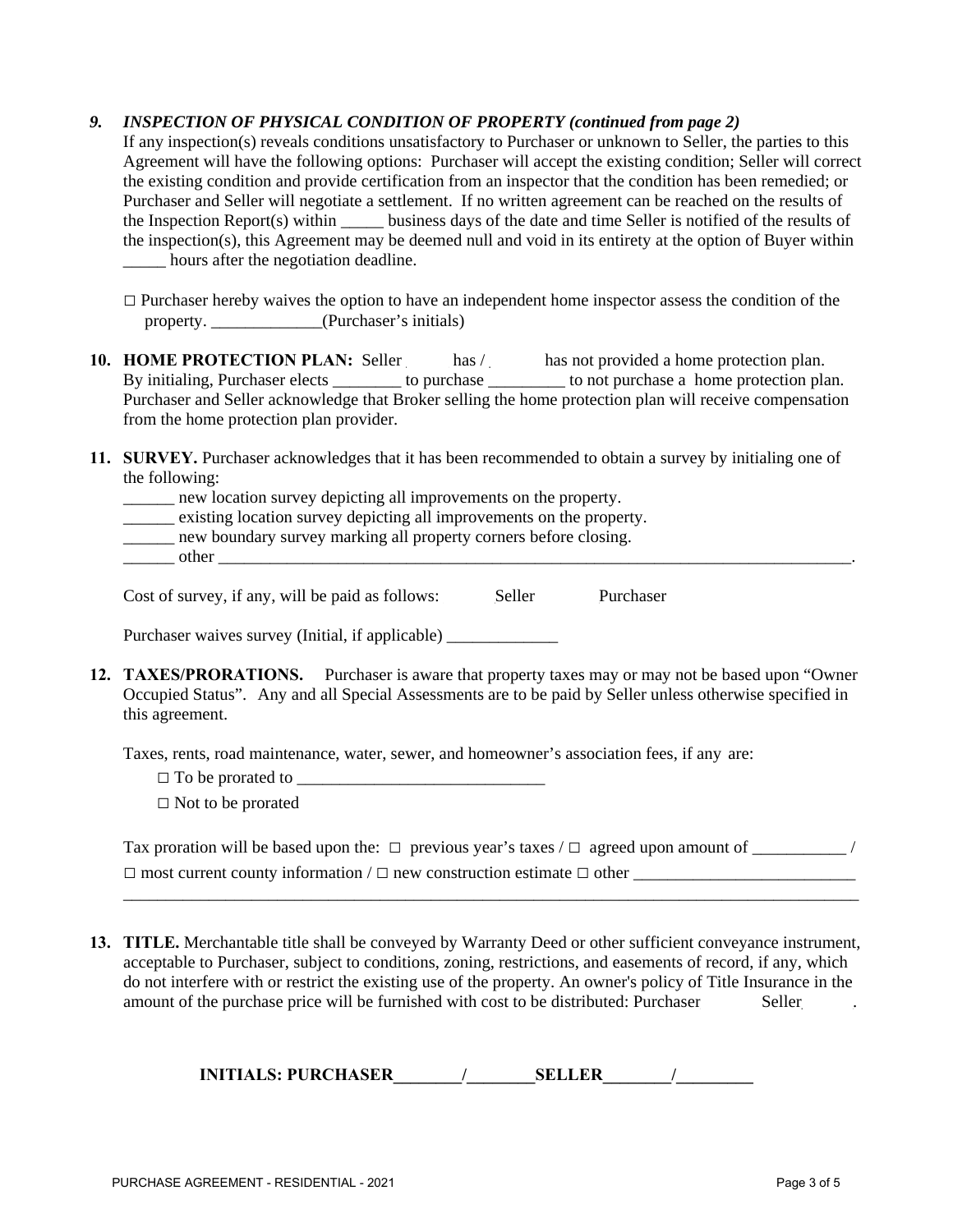14. CLOSING/POSSESSION. Closing date will be on or before \_\_\_\_\_\_\_\_\_\_\_\_\_\_\_\_\_\_\_\_\_\_\_ with possession to be given Purchaser at time of closing. Seller agrees to maintain the property in a condition comparable to its present condition and agrees that Purchaser will have the opportunity for a personal inspection prior to closing. Seller agrees to maintain all existing insurance coverage on property until time of closing.

Closing service fees, if any, cost to be distributed as follows: Purchaser Seller Seller

All personal property, including refuse, not included in the purchase price, shall be removed by Seller prior to closing.

- **15. EARNEST MONEY/DEPOSITS.** The broker, as specified in Section 2, shall deposit and hold all earnest money and other deposits until sale is closed. If an accepted offer and agreement to purchase does not close, regardless of the circumstances, both Purchaser and Seller must agree in writing prior to release of earnest money or in the alternative, pursuant to court order in accordance with SDCL 36-21A-81.
- **16. AGREEMENT TO MEDIATE.** Any dispute or claim arising out of or relating to this contract will be submitted to mediation, if available, in accordance with the rules and procedures of the Sellers/Purchasers Dispute Resolution System. Otherwise, mediation will be submitted to a private mediation service. Any costs of mediation will be shared equally between Purchaser and Seller.  $Yes$  No Purchaser\_\_\_\_\_\_\_\_/\_\_\_\_\_\_\_\_\_ (initials)
- **17. PERSONAL PROPERTY.** Any personal property, free of liens and without warranty of condition, shall be transferred to Purchaser by a separate bill of sale. Purchaser **□** will / **□** will not compensate seller for fuel oil/propane remaining on date of closing.

\_\_\_\_\_\_\_\_\_\_\_\_\_\_\_\_\_\_\_\_\_\_\_\_\_\_\_\_\_\_\_\_\_\_\_\_\_\_\_\_\_\_\_\_\_\_\_\_\_\_\_\_\_\_\_\_\_\_\_\_\_\_\_\_\_\_\_\_\_\_\_\_\_\_\_\_\_\_\_\_\_\_\_\_\_\_ \_\_\_\_\_\_\_\_\_\_\_\_\_\_\_\_\_\_\_\_\_\_\_\_\_\_\_\_\_\_\_\_\_\_\_\_\_\_\_\_\_\_\_\_\_\_\_\_\_\_\_\_\_\_\_\_\_\_\_\_\_\_\_\_\_\_\_\_\_\_\_\_\_\_\_\_\_\_\_\_\_\_\_\_\_\_ \_\_\_\_\_\_\_\_\_\_\_\_\_\_\_\_\_\_\_\_\_\_\_\_\_\_\_\_\_\_\_\_\_\_\_\_\_\_\_\_\_\_\_\_\_\_\_\_\_\_\_\_\_\_\_\_\_\_\_\_\_\_\_\_\_\_\_\_\_\_\_\_\_\_\_\_\_\_\_\_\_\_\_\_\_\_

\_\_\_\_\_\_\_\_\_\_\_\_\_\_\_\_\_\_\_\_\_\_\_\_\_\_\_\_\_\_\_\_\_\_\_\_\_\_\_\_\_\_\_\_\_\_\_\_\_\_\_\_\_\_\_\_\_\_\_\_\_\_\_\_\_\_\_\_\_\_\_\_\_\_\_\_\_\_\_\_\_\_\_\_\_\_

#### **18. OTHER PROVISIONS: \_\_\_\_\_\_\_\_\_\_\_\_\_\_\_\_\_\_\_**\_\_\_\_\_\_\_\_\_\_\_\_\_\_\_\_\_\_\_\_\_\_\_\_\_\_\_\_\_\_\_\_\_\_\_\_\_\_\_\_\_\_\_\_\_\_

**18. ADDENDA TO THIS AGREEMENT.** The following documents are addenda to this contract and are attached and become part of this contract by reference. If none, so state.



**INITIALS: PURCHASER\_\_\_\_\_\_\_\_/\_\_\_\_\_\_\_\_SELLER\_\_\_\_\_\_\_\_/\_\_\_\_\_\_\_\_\_**